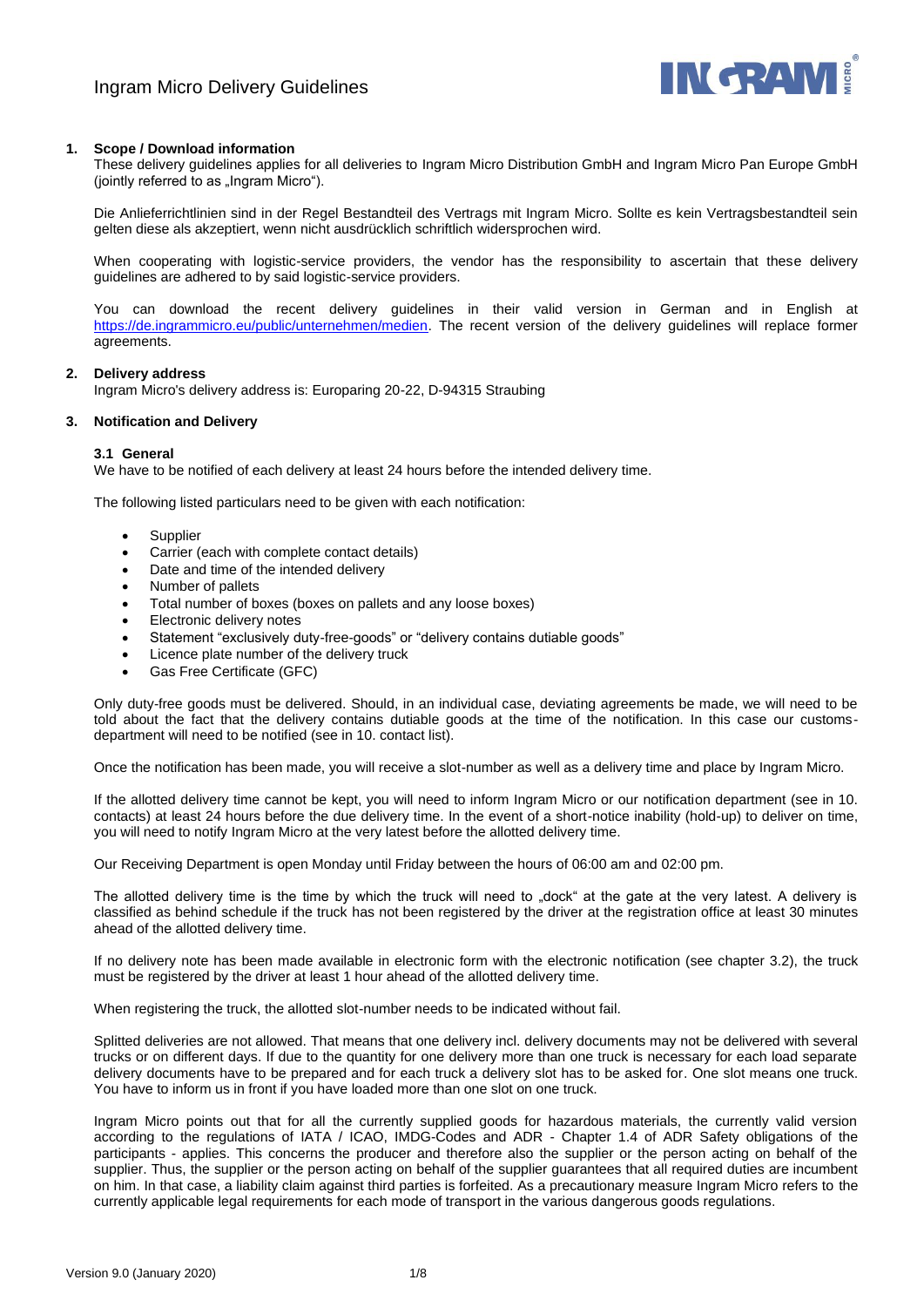

# **3.2 Electronic data-transfer**

For delivery of goods, Ingram Micro requires the delivery note information as well as the notification in electronic form due the use of i-LogX, a support internet platform.

The electronic delivery data are for this purpose the basis for the subsequent notification via the internet platform. Furthermore, this means that the product related serial data (e.g. IMEI) have to be provided when sending the delivery note, however, at the very latest with the notification.

There are a range of connection options when sending the electronic delivery note and serial data. Please contact the i-LogX project team for more information. You can find the contact details in item 10.

The notification enquiry is carried out in the next step using the internet platform i-LogX. For this purpose, Ingram Micro provides access information and also training documentation (video & handbook).

An email is sent with all information relevant for the delivery (slot number, address information etc.) after the notification enquiry has been transmitted with all necessary data. The truck turnaround times such as truck arrival or start of unloading can also be found in the internet application.

The vendors should send electronic delivery note data 6 weeks after the first delivery at the very latest. From this time the internet platform should be used for notification.

# **4. Transport**

The goods have to be secured in such a way to avoid slipping, falling over or falling down in order to avoid risk of injuring.

Single parcels have to be packed together within in a unit to assure that they are safe during transport and to avoid slipping.

When securing boxes always ensure the following:

- Boxes have to be firmly closed, however, not every box requires a strapping band.
- The box lids have to be secured tightly to the box.
- Lateral straps and other openings on the box have to be sealed with suitable packaging tape.
- Each product should be packed in a decent box in order to avoid damages during the transport.
- One bundle should be packed if a product consists of several parts.

Consignments containing more then 15 boxes have to be delivered on pallets.

Please consider the following when delivering goods on pallets:

- Goods on pallets have to be wrapped with transparent foil. The foil has to be fixed onto the pallet.
- The pallets need to have guard-strips along the edges.
- It has to be possible to safely unload pallets from the truck using a forklift or electric pallet truck.
- Pallets must not be stacked on top of each other, if the items below could not support such a load.
- Pallets have to be loaded in such a way that their access opening (located on the narrow or front side of the pallet) is facing the unloading side.
- Unloading is only possible on ramps. Sidelong unloading is not possible.

The acceptance can be declined if the load shows one of the following conditions:

- Pallets fallen over (Domino effect)
- Instable stacked pallets
- Pallets blocked due to belts, straps
- Pallets blocked due to third-party-shipments
- Wedged pallets
- Damaged goods

The truck has to be suitable for ramps. This means that the cargo area of the truck has to be at least 2.00 m wide and have 1.05 to 1.10 m ground clearance. Due to safety reasons tail-lift and lorry bed have to be in a faultless condition. Furthermore, the goods destined for Ingram Micro need to be directly accessible during unloading. Due to liability reasons, goods not meant for Ingram Micro cannot be unloaded.

## **5. Delivery Documents**

Each delivery must be accompanied by a waybill and a delivery note. The driver has to keep the waybill as well as a copy of the delivery note at hand and present them when the truck is being registered at the delivery gates. The original delivery note has to be on the outer box for parcel delivery, for pallet deliveries the delivery note has to be applied to the pallets, but not on the original product carton.

If a sea freight container is used for the shipment, then a Gas Free Certificate has to be provided for the container. Please assume a downtime of 30 minutes to air the container.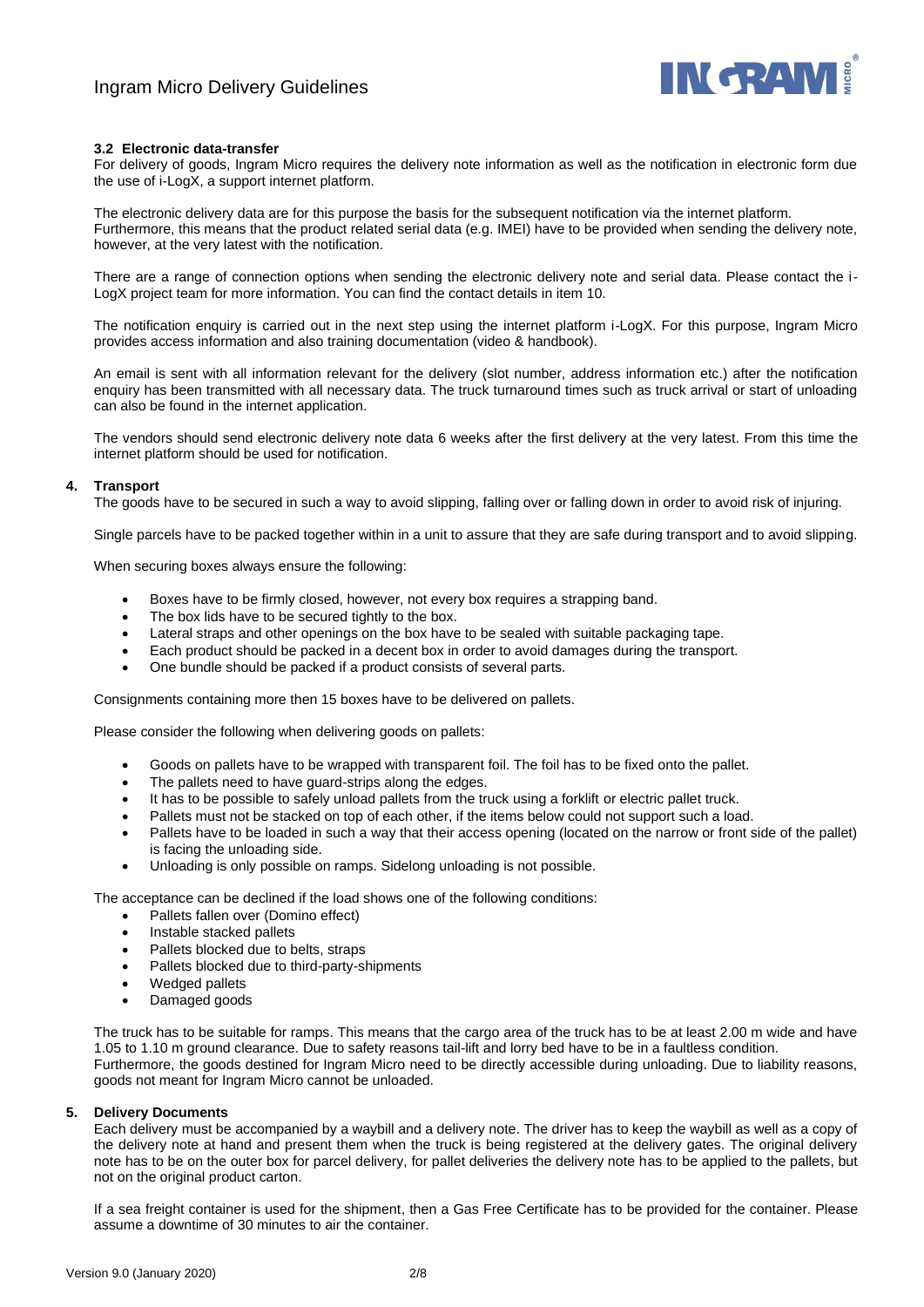

# Ingram Micro Delivery Guidelines

Any carriage of dangerous goods governed by ADR must be accompanied by the documentation and handed over, as appropriate. For carriage in a transport chain including maritime or air carriage, the information required under 5.4.1 and 5.4.2 and under any special provision of Chapter 3.3 may be substituted by the transport document and information required by the IMDG Code or the ICAO Technical Instructions respectively provided that any additional information required by ADR is also included.

# **5.1 Contents of the waybill**

Each delivery can only have a maximum of one waybill. Products which are listed on different delivery notes, but are handed to a carrier for delivery at the same time have to be considered 1 consignment.

The waybill has to have the following information:

- Waybill no. and date
- Supplier address
- Ingram Micro address
- Carrier address
- Number of pallets
- Total number of boxes (boxes on pallets + loose boxes)
- Consignment weight
- List of all delivery note number(s) included in the waybill
- Comment when delivering dutiable goods
- Slot number issued by Ingram Micro
- Seal number(s)
- List of packing serial numbers

# **5.2 Contents of the delivery note**

Items which are listed on a delivery note may not be split into several deliveries.

The delivery note has to have the following information:

- Delivery note no. and date
- Supplier address
- Ingram Micro address
- Purchase order number (Ingram Micro's order number) of the respective article no
- Ingram-Micro-item number
- EAN- / UPC-Code
- Manufacturer item number
- Product description
- Delivery quantity (quantity of single pieces and quantity of packaging units)
- Number of pallets
- Number of boxes (boxes on pallets and any loose boxes)
- Country of origin
- **6. Labelling of the goods**

## **6.1 Goods on pallets**

The product labelling has to be visible from the outside. Part of the product labelling is all information from chapters 6.2 or 6.3. Shock and tilt watches must be visible from the outside. For this purpose, a transparent pallet foil has to be used. Mixed pallets have to be clearly identified as such and require the relevant packing list.

The following information has to be applied on the outside of every pallet on a sticker in the specified format (generally in legible writing, if stated also as a barcode):

- Full supplier address (legible writing)
- Ingram Micro's order number Purchase Order (legible writing)
- Sequential number of the pallet and total number e.g. pallet no. 3 of 5 (legible writing)
- Number of units per pallet (legible writing)
- List of all serial numbers for unmixed pallets (legible writing + barcode labelled with SN)

Ingram Micro purchasing department has to be informed about pallet units in advance. If pallet quantities are ordered complete pallet units have to be delivered.

## **6.2 Packaging units (outer box)**

Mixed boxes have to be clearly identified as such and require the relevant packing list.

Packaging units, which have unit numbers which are different to other (standard) packaging units (e.g. "incomplete boxes") have to be identified clearly as such. Don't apply shipping labels on the original mastercarton.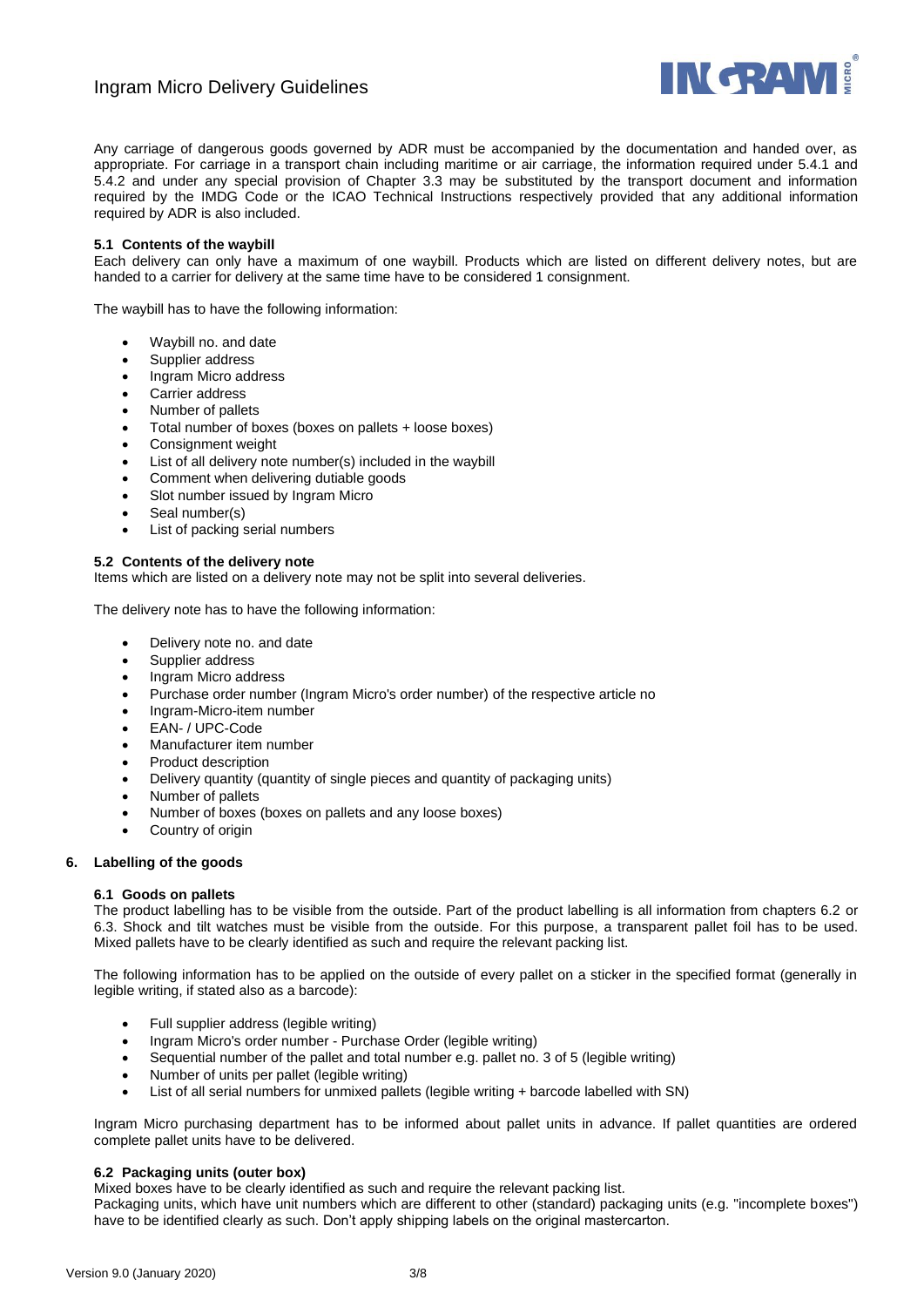# Ingram Micro Delivery Guidelines



The following information has to be applied on the outside of every box in the specified format (generally in legible writing, if stated also as a barcode):

- Full supplier address (legible writing)
- Ingram Micro's order number Purchase Order (legible writing)
- Sequential number of the packaging unit and total number e.g. box no. 3 of 5 (legible writing)
- Number of units per packaging unit (legible writing)
- Serial number (legible writing + barcode, clearly marked with SN)
- IMEI numbers (legible writing + barcode, clearly marked with IMEI)
- EAN- / UPC-Code (legible writing + barcode)
- Manufacturer item number (legible writing + barcode)
- Ingram Micro's item number (legible writing)
- Item name (legible writing)
- Weight per packaging unit (legible writing)

Ingram Micro purchasing department has to be informed about packaging units in advance. If packaging quantities are ordered overpacks have to be delivered.

# **6.3 Single units**

Single units must not be labelled nor marked in any way. This information must be attached on the outside of the packaging unit. Don't apply shipping labels on the original product carton.

The following information has to be applied on the outside of every single unit in the specified format (generally in legible writing, if stated also as a barcode):

- EAN- / UPC-Code (legible writing + barcode)
- Manufacturer item number (legible writing + barcode)
- Item name (legible writing)
- Serial number (legible writing + barcode, clearly marked with SN)

# **6.4 Marking of dangerous goods**

Unless provided otherwise in ADR, the UN number corresponding to the dangerous goods contained, preceded by the letters "UN" shall be clearly and durably marked on each package.

All package marks must:

- be readily visible and legible;
- be able to withstand open weather exposure without a substantial reduction in effectiveness.
- be in the minimum dimension/height in accordance with ADR 5.2

Additional provisions for goods of class 1 until 9 applying also in accordance with ADR 5.2

Each package of dangerous goods contained in an overpack shall comply with all applicable provisions of ADR 5.1

Packages containing lithium cells or batteries prepared in accordance with special provision 188 shall be marked as shown as following:



The mark shall be in the form of a rectangle with hatched edging. The dimensions shall be a minimum of 120 mm wide x 110 mm high and the minimum width of the hatching shall be 5 mm. The symbol (group of batteries, one damaged and emitting flame, above the UN number for lithium ion or lithium metal batteries or cells) shall be black on white. The hatching shall be red. If the size of the package so requires, the dimensions/line thickness may be reduced to not less than 105 mm wide x 74 mm high. Where dimensions are not specified, all features shall be in approximate proportion to those shown.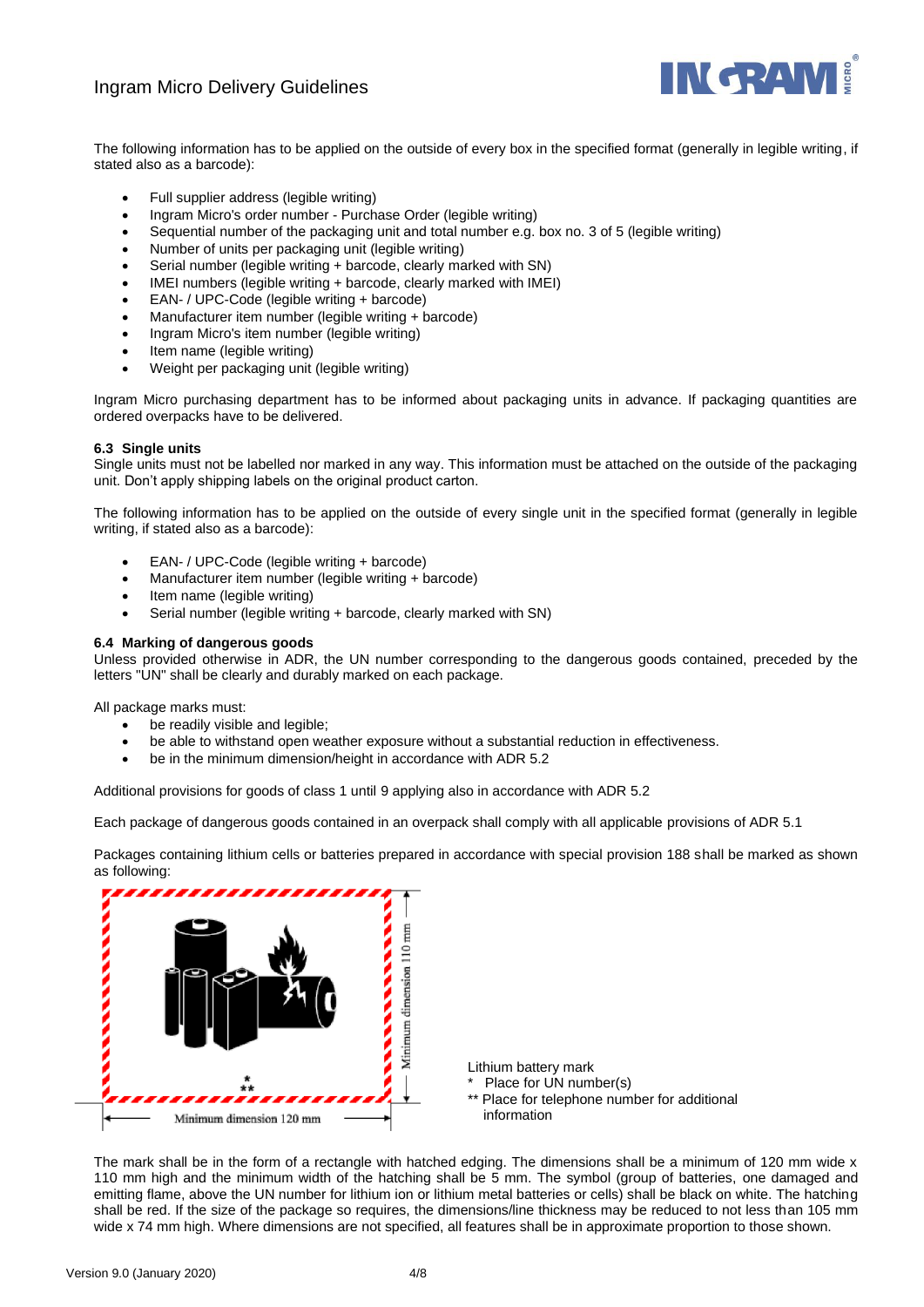

# **7. Demands regarding goods on pallets**

## **7.1 Measurements of the pallet**

In general,4 way entry Euro-flat pallets (1.20 x 0.80 m) have to be used for transport. Alternatively, it is also possible to use disposable wooden pallets as long as the dimensions correspond to those of EURO or industrial pallets (1.20 x 1.00 m) and the applicable requirements with regards to access opening are met. The basic measurements of pallets must be observed, projection of goods must be completely avoided. The delivered pallets must not exceed a height of a maximum of 2.00 m (product including pallet).

Items which exceed the individual dimension of the above mentioned pallet size have to be delivered on especially suited pallets which comply with the size of the product.

The following requirements (for standard EURO-pallets) apply with regard to access opening for pallets:

- Access on all sides: A 4 way entry for a full accessibility with forklifts and lift trucks.
- The access width (cleared width of the access opening between the spacing blocks) has to be at least 0.60 m.
- The access height (cleared heights of the access opening) has to be at least 0.09 m.

The following illustration (example B) clarifies the necessary requirements:



## **7.2 Nature of pallets**

In general, flat wooden pallets have to be used. The delivered pallet must be usable. Furthermore, only heat-treated pallets (HT: Heat Treatment) are accepted. Fumigated pallets (MB: fumigating with methyl bromide) are not accepted.

Flat pallets are not considered usable if they have the following damages or faults:

- A board is missing, is skewed or is broken across
- More than two bottom, top border boards or a diagonal board have been splintered in such a way that per board more than one nail or screw shaft is visible.
- A block is missing, or broken/splintered in such a way that more than one nail or screw shaft is visible.
- Improper components were used for repair (too narrow, too short boards or blocks).
- The general condition of the pallet is so bad, that its load capacity can no longer be guaranteed or goods could get dirty or damaged.

Please see the attachment "Examples for the delivery guidelines" to look at correct and wrong scenarios.

## **7.3 Exchange of pallets**

To be able to exchange pallets, the pallets must conform to the exchange criteria of the European Pallet Pool with regards to EURO-pallets. At Ingram Micro the exchange of pallets generally occurs on a one-for-one basis at the point of delivery. Should there be no exchange of pallets, Ingram Micro is freed of its duty to return, as long as Ingram Micro is not responsible for the non-exchange (example: the carrier refuses to accept exchangeable pallets at the point of delivery).

To be able to exchange pallets, the pallets must correspond with the exchange criteria of the European Pallet Pool with regards to EURO-pallets:

• According to this, only EURO-flat pallets, i.e. wooden exchange pallets, can be exchanged which are manufactured as per UIC standard 435-2 with dimensions of 1.20 x 0.80 m.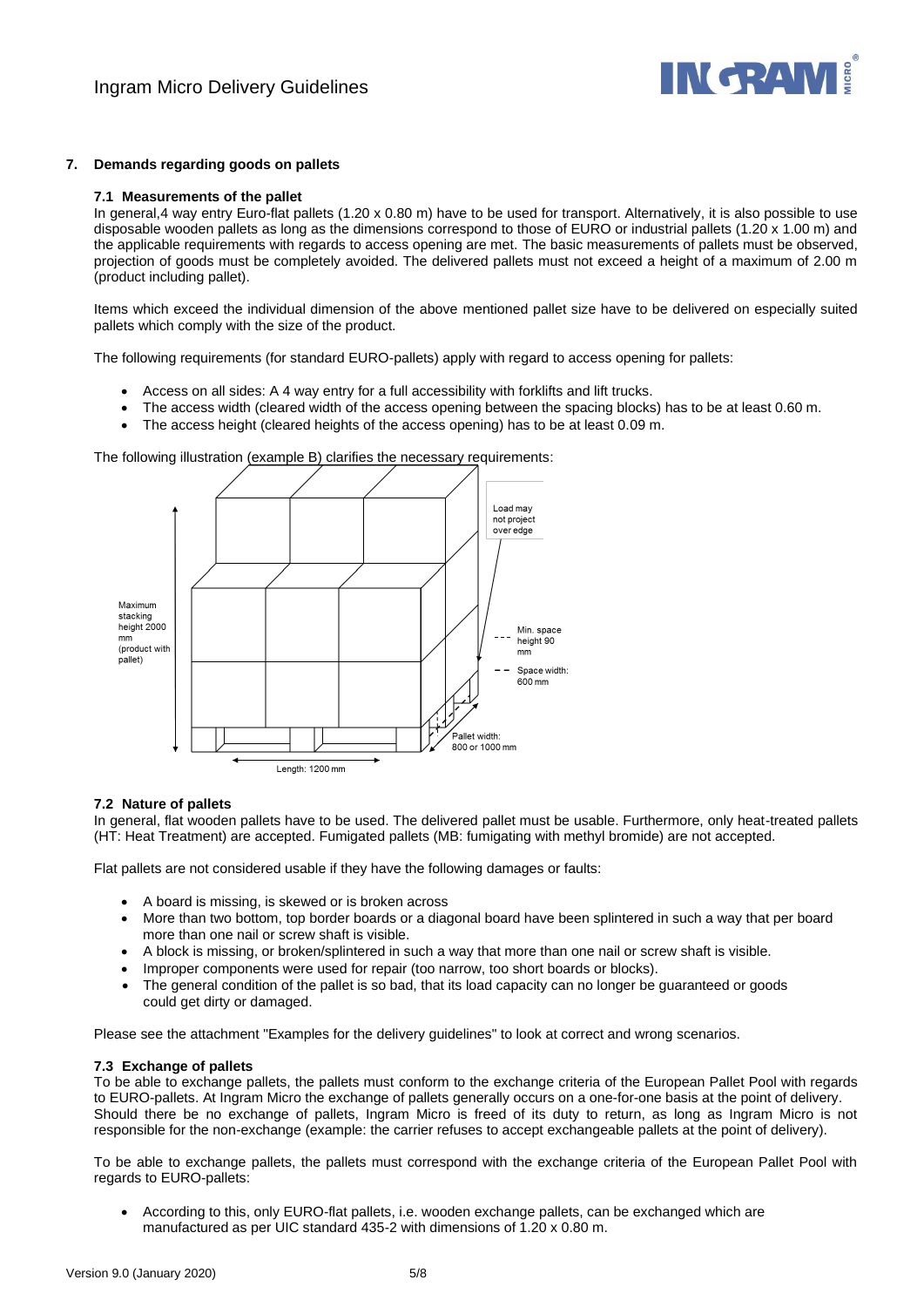# Ingram Micro Delivery Guidelines



- EURO-pallets which cannot be used, i.e. which have damages or faults as described in 7.2 cannot be exchanged.
- Furthermore, please consider that only EURO-pallets can be exchanged which have been repaired properly (can be recognised on the EPAL labelling nail on a middle block at the lateral side).

The stated exchange criteria can be found on the internet at (see link)[: www.gpal.de](http://www.gpal.de/)

## **8. Stacking and sorting of goods on pallets**

The goods must be stacked on the pallet in a stable way to prevent packages from falling over when being unloaded oneby-one later on!

# **Not accepted stacking the stacking stacking stacking and accepted stacking**

### **Tipping over**

All boxes are aligned in such a way that they point in the same direction. This makes the stacking on the pallet unstable. If the pallet gets a (slight) push from the back or front, then there is a risk that the boxes fall into the relevant direction ("domino effect").

### **Stable stacking**

Each layer has been arranged so that some cartons are placed longitudinally and some laterally. The items are stacked in a safe way. The goods can be removed without causing a "domino effect".



## **No unmixed stacking**

Articles are stacked mixed on one pallet (not in layers). An article is stacked on different pallets together with other articles (no unmixed pallet).





# **Unmixed stacking**

Articles are stacked on pallet separate and in layers. Both articles generate a mixed pallet. Article C generates a complete pallet.

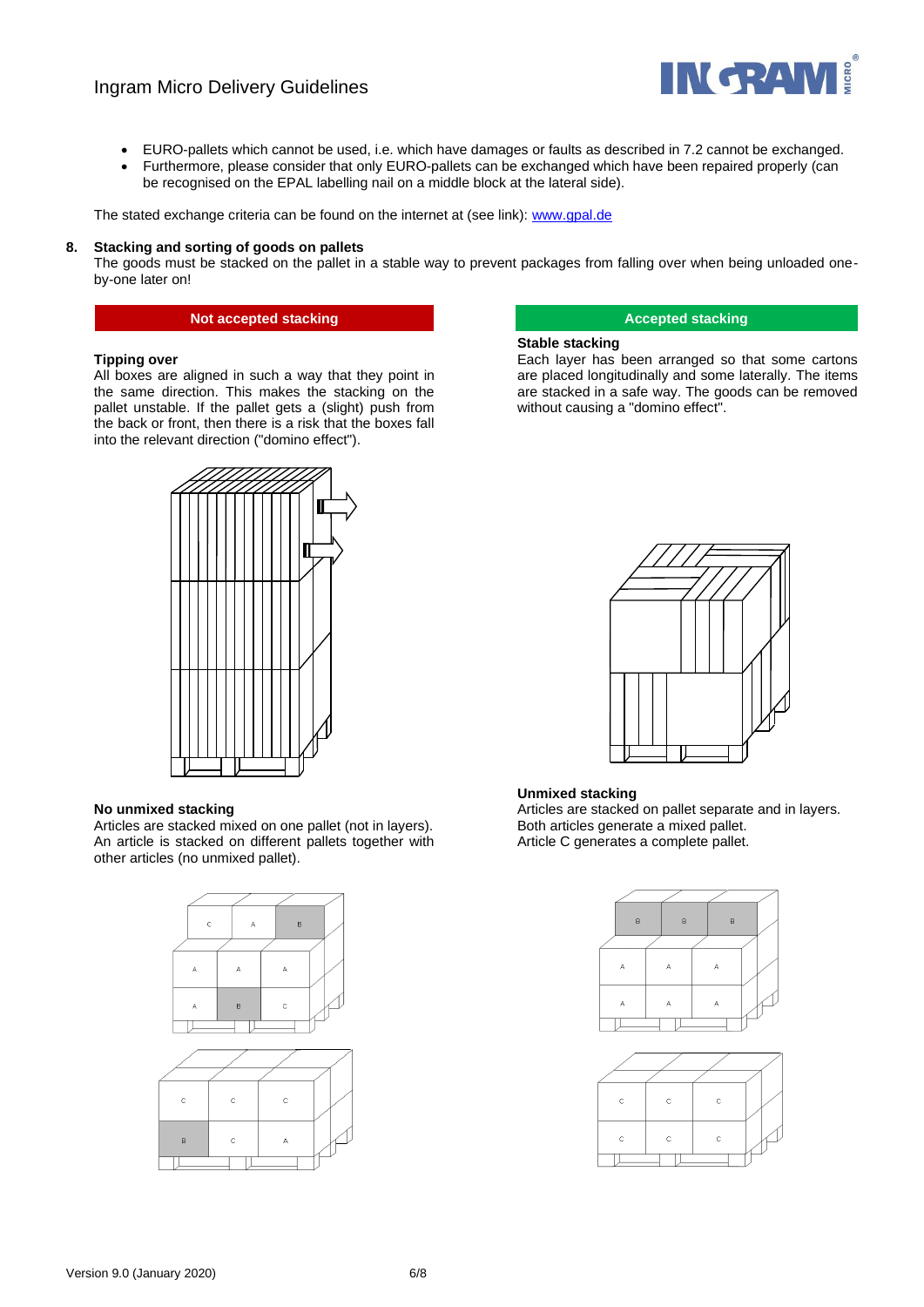

# **No logical stacking**

**Logic stacking**

The smaller amount is stacked on the higher amount.

The higher amount of articles is stacked on the smaller amount.

# **9. Consequences when breaching the applicable delivery guidelines**

If you don't meet any of the mentioned points, then you have to face with the following consequences:

• Acceptance of goods will be declined.

OR / AND

Use of Value Added Services. The respective rates you can see from the price list attached to the delivery guidelines.

## **10. Contacts**

If you have any questions then please get in touch with the following contacts:

### **Notification prior delivery**

Phone +49 (0)9421 738-785<br>Fax +49 (0)9421 738-771 Fax +49 (0)9421 738-771<br>Email AvisRDC@ingrammic [AvisRDC@ingrammicro.com](mailto:AvisRDC@ingrammicro.com)

# **Delivery includes dutiable goods / import**

Phone +49 (0) 9421 738-265 Email [DESR-Customs-Import@ingrammicro.com](mailto:DESR-Customs-Import@ingrammicro.com)

## **Delivery guidelines / quality and SCM**

Phone +49 (0)9421 738-450 Email [VendorQM@ingrammicro.com](mailto:VendorQM@ingrammicro.com)

# **i-LogX projct team**

Phone +49 (0)9421 738-450 Email [i-logx@ingrammicro.com](mailto:i-logx@ingrammicro.com)

## **Pick up of returns**

Phone +49 (0)9421 738-110 Email OrdermanagementRDC@ingrammicro.com

## **11. Pricelist**

Be aware that we reserve the right to charge all arising costs as value added service, if your shipment don't meet the actual delivery guidelines.

The rate includes all costs per unit of an interference process and an administrational fee:

Cost per unit: Cost per unit for interference process (see below) Administrational fee: A charge of 20€ per related shipment

| Chapter | Breach of the delivery guidelines                                       | Cost per unit | Unit     |
|---------|-------------------------------------------------------------------------|---------------|----------|
| 3.1     | The allocated delivery date cannot be met (delay)                       | 10 €          | Delivery |
|         | The notified delivery is not carried out                                | 50€           | Delivery |
|         | The delivery took place without notification or not in the right time   | 5€            | Delivery |
|         | Notification notice and delivery deviate                                | 10 €          | Delivery |
|         | The delivery contains damaged products                                  | 25€           | Items    |
|         | Goods are in no sellable condition                                      | 25€           | Items    |
|         | The delivery has a shortfall                                            | 25€           | Items    |
|         | The delivery requires clarification (e.g. wrong shipment)               | 20€           | Items    |
|         | The delivery contains dutiable goods without notification and documents | 200€          | Delivery |
| 3.2     | Notification takes place using fax or e-mail and not using i-LogX       | 5€            | Delivery |
|         | The i-LogX data quality is deficient                                    | 1€            | Lines    |
| 4.      | Unloading the truck poses the risk of injury.                           | 100€          | Delivery |
|         | The consignment can slip, topple or fall down.                          | 100€          | Delivery |
|         | Ingram Micro goods loaded behind goods 3rd-party-goods                  | 10€           | Delivery |